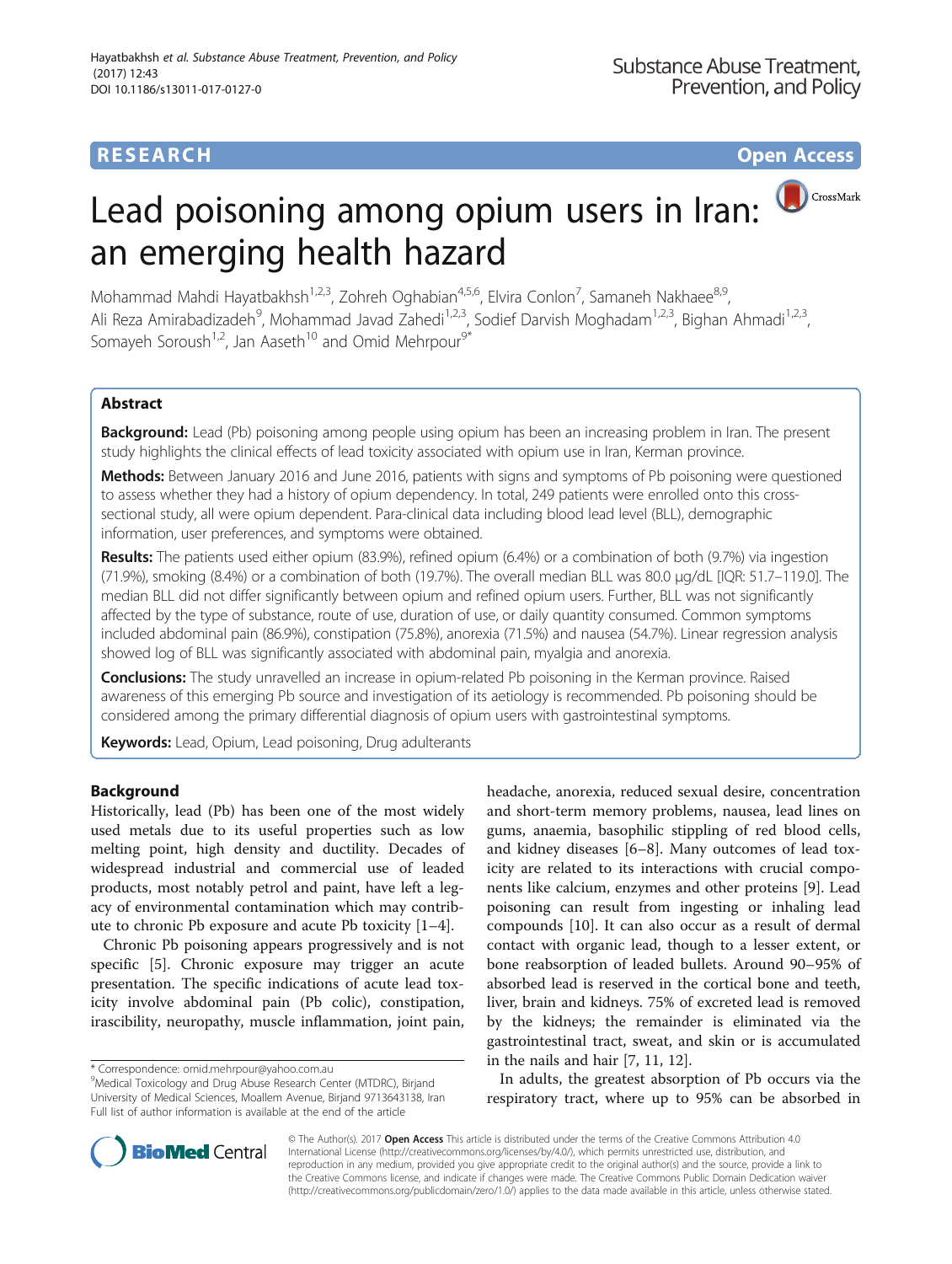the lungs. When Pb is ingested approximately 5–20% is absorbed, largely in the duodenum.

Diagnosis of Pb poisoning is based on elevated Pb levels in the blood, specifically a BLL of  $\geq 10 \mu g/dL$ . Discontinuation of contact with the lead source is a vital step in treatment. Most outcomes of lead poisoning can be reversed if lead toxicity is diagnosed swiftly and the source eliminated. Chelation therapy may be necessary in acute Pb poisoning in order to more rapidly reduce the BLL and facilitate recovery [[6, 13\]](#page-6-0).

Pb poisoning outbreaks around the world have typically occurred as a result of significant environmental contamination from activities such as Pb mining or smelting. Examples include the Pb poisoning outbreak in Zamfara State, northern Nigeria, in which several villages were affected by significant environmental Pb pollution due to mining activities. Examples of unusual Pb incidents are also available in the literature and include acute Pb poisoning occurring from the use of topical Ayurvedic treatment [\[14](#page-6-0), [15\]](#page-6-0) and culinary spices [\[16](#page-6-0), [17](#page-6-0)].

There are several accounts of Pb toxicity arising from drug use, most involving opium [\[11](#page-6-0), [20](#page-6-0)], though reports of cases involving marijuana [[18](#page-6-0)] or methamphetamine [[19\]](#page-6-0) are also available. The earliest account of lead contaminated opium was in 1973 and was as a result of cross contamination from the kitchen equipment used to prepare opium for consumption [[20](#page-6-0)].

The process of mass opium manufacture typically involves reducing opium poppies to brown sticky paste and sun drying, during which impurities such as Pb may be introduced or concentrated [\[21](#page-6-0)–[23\]](#page-6-0). Refined opium, locally referred to as Shireh, is a strong opium produced by refining raw opium, known locally as Taryak, in boiling water, heating and filtering to remove insoluble materials [\[24](#page-6-0)].

Several sources of Pb contamination have been postulated in the literature: the adulteration of opium with Pb to increase weight, either at the point of production or at a local level [[7, 25\]](#page-6-0); contamination from the processing equipment used during the production of the opium [[20, 26](#page-6-0)]; and/or contamination of land on which opium is grown [\[27](#page-6-0), [37\]](#page-7-0). It is suggested that other compounds like lead oxide, lead nitrate, lead acetate as well as Indian hair colours which contain lead can also be added to opium [\[27\]](#page-6-0).

Some Iranian researches have analytically confirmed the presence of Pb in opium [[6, 25](#page-6-0)]. Several others have reported lead toxicity in opium users [\[5](#page-6-0), [26](#page-6-0), [28](#page-6-0), [29](#page-6-0)].

Iran shares a border with Afghanistan, a major producer of opium, and exportation of opium across this border has been identified as one of the main routes for transit of opium worldwide [\[30](#page-6-0), [31](#page-6-0)]. Consequently, opium availability and use is a major issue in Iran, which

may create a platform for opium adulteration and an increased risk of acute Pb exposure [[30, 31\]](#page-6-0).

It has been shown that Pb readily accumulates in the capsule of poppy plants grown in Pb contaminated soil [[32](#page-6-0)]. Afghanistan, provides about 90% of the world's opium [[33](#page-6-0)]; the United Nations Office on Drugs and Crime reports that that average yield of opium has increased in certain parts of central and southern Afghanistan [\[34](#page-7-0)]. Afghanistan's Pb mineral rich deposits and Pb mines are also largely distributed in these regions [\[35](#page-7-0)] so it follows that an increase in opium production grown on Pb contaminated land could potentially increase the Pb concentration in opium, this warrants further investigation.

It is feasible that multiple sources are responsible for the lead content in opium, herein lies a gap in the current knowledge. What is clear from published case reports and this current study, is that the number of opium users being admitted to hospitals for Pb poisoning appears to be increasing in Kerman and other parts of Iran [[29](#page-6-0), [36](#page-7-0)].

Meybodi determined that the prevalence of opium user patients with Pb poisoning in Tehran, Iran's capital city, over a one-year period (2006 and December 2007) was limited to 25 patients [\[28\]](#page-6-0). In 2009 a study in Kerman showed no significant difference in the BLL of opium users ( $n = 50$ ) and the control group ( $n = 43$ ) [[37](#page-7-0)].

Although in recent years there has been an increase in cases of lead poisoning due to opium use in some cities of Iran such as Birjand and Ardabil [[8](#page-6-0), [23\]](#page-6-0), Pb poisoning related to opium use had until recently remained relatively rare and to our knowledge such poisoning was generally only reported as isolated cases.

The study herein highlights an acute increase in cases of lead poisoning of opium users reported over a short time period in Kerman Province, Iran. The aetiology of this increase is unknown. Given the severe outcomes of significantly increased serum level of Pb, this study also examines the clinical effects of acute Pb poisoning in opium users.

### Method

Between January 2016 and June 2016, all patients with signs and symptoms of Pb poisoning were questioned to ascertain whether they had a history of opium dependency. Opium dependency was evaluated according the Diagnostic and Statistical Manual of Mental Disorders - Fourth Edition (DMS-IV) criteria. All patients admitted to the hospital with suspected Pb poisoning were assigned to opium-dependant group (hereafter referred to as opium users) according to the DMS-IV criteria.

The assessment was conducted by a clinical toxicologist or gastroenterologist at Afzalipour hospital, the main toxicology and gastroenterology centre in Kerman province [\[38\]](#page-7-0).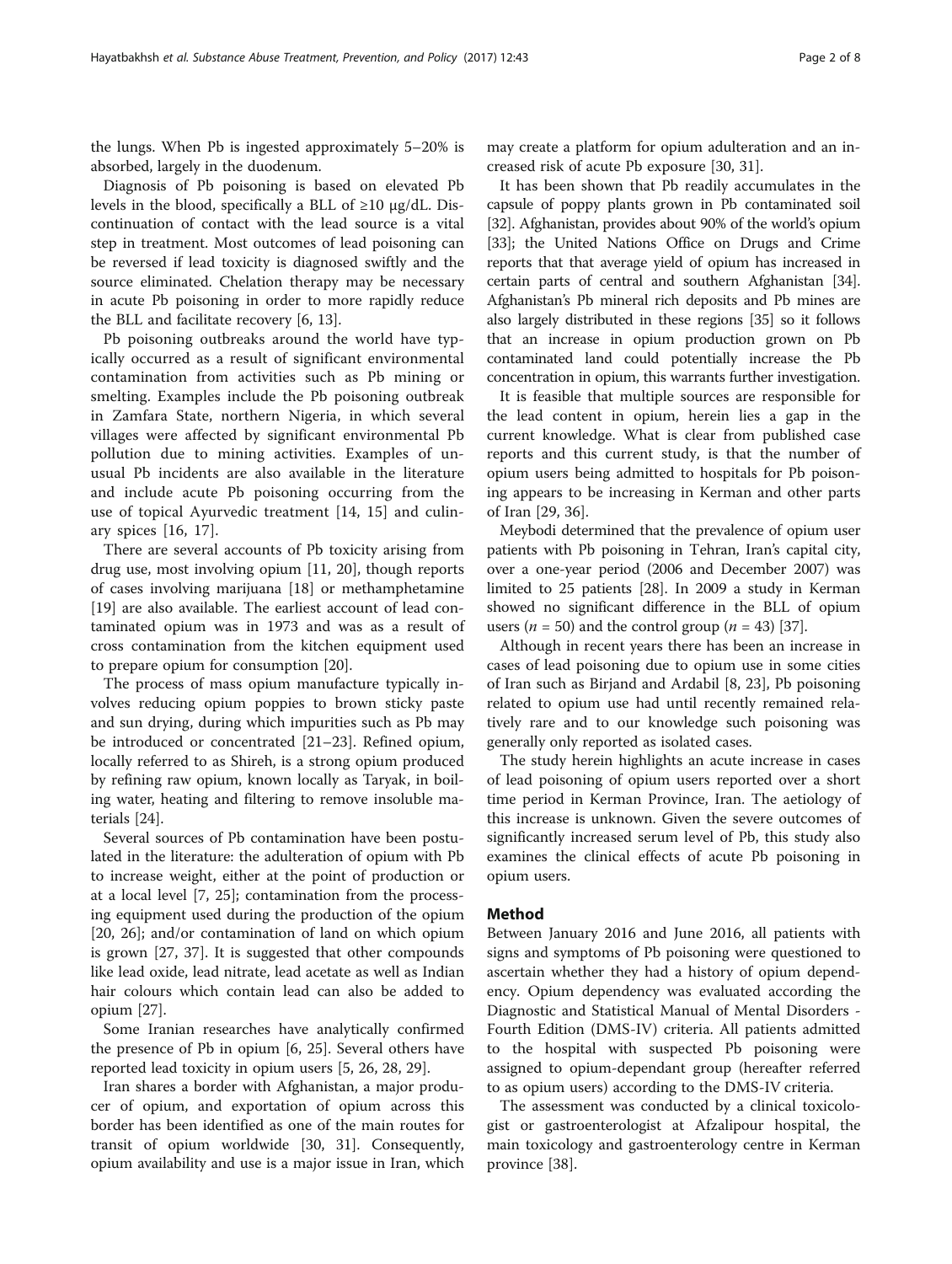Two hundred forty-nine patients were enrolled onto this cross-sectional study using the census method. The inclusion criteria involved initial diagnosis of Pb toxicity, being over 18 years old, opium-dependency according to the DMS-IV criteria and having the desire to participate in the study. The exclusion criteria included those with pre-existing diseases (such as anaemia or liver, kidney and gastrointestinal conditions), those with a history of environmental or occupational exposure to lead as well as other drug use. According to the DSM-IV, an individual was classified opium-dependent when three of the following symptoms were experienced within the last 12 months: (1) tolerance to opium, (2) opium withdrawal when not consuming opium, (3) the need to increase the dose of consumed opium over time, (4) constant desire to quit or reduce opium use, (5) spending a great deal of time preparing to use, or recovering from the effects of use, (6) reducing time spent in social, occupational, or recreational environments, and (7) continuing opium consumption despite experiencing physical or psychological problems associated with its use.

Blood samples (5 ml) were collected from the cubital vein into heparinized tubes and stored at -20 °C. Blood Pb content was analysed by atomic absorption spectrometry (Varian Co., US) according to NIOSH standard method. A qualified doctor examined the patients and completed the questionnaire. Details of demographic data (age, gender and employment status), signs and symptoms, user preferences such as daily quantity consumed, route of administration and paraclinical data were collected according to a standardized checklist.

Biochemical concentrations of BLL, haematocrit, haemoglobin, blood urea, creatinine, alanine aminotransferase (ALT) and aspartate aminotransferase (AST) were recorded for subsequent analysis.

Ethical approval was granted by the Ethics Committee of Kerman University of Medical Sciences. Written and informed consent was taken from the patients after they were consulted on the study objectives, responsibilities of participants and researchers in the study, data collecting and recording techniques, confidentially and the use of data for publishing in scientific journals. No patient identifiable information is disclosed in this paper.

## Statistical analysis

Statistical analysis was performed using SPSS software (version 22.0, IBM Co., Chicago, IL). P-values <0.05 were considered as statistically significant. To explore the data, descriptive statistics (mean, standard deviation (SD), frequency, and percentage) were evaluated. The Shapiro-Wilk test was used to test normal distribution of numerical variables. The Student T-test or MannWhitney was used for two-group comparisons of continuous variables. Where the data followed a normal distribution, comparison was achieved by one-way ANOVA. Kruskal-Wallis test was used where data were skewed. In order to assess the relationship between BLL and haemoglobin, haematocrit, the Pearson correlation test was used. Associations between BLL and clinical symptoms, type of substance, route of use, duration of use or daily quantity consumed were evaluated by linear regression analysis; a level lower than 5% was considered significant.

#### Results

In total, 249 patients were included in the study, 79% of which were male. The average age of cases was 48.5  $\pm$  14.1 years (20-91 years). The mean BLL was 91.02  $\pm$  59.83  $\mu$ g/dL. The data were right-skewed, with a median BLL of 80.0 μg/dL [IQR: 51.71–119.00]. BLL ranged from 26 μg/dL to 350 μg/dL. According to Mann–[Whitney U test](https://www.google.com/url?sa=t&rct=j&q=&esrc=s&source=web&cd=1&cad=rja&uact=8&ved=0ahUKEwjwoJOT04rWAhVDa1AKHW4xDb8QFgglMAA&url=https%3A%2F%2Fen.wikipedia.org%2Fwiki%2FMann%25E2%2580%2593Whitney_U_test&usg=AFQjCNGjoyDjcWPrN4awSEH4SDFBAptUOw), there was no difference in the median BLL of male (80.5 μg/dL [IQR: 51.73–120.0] and female (78.0 μg/dL [IQR: 43.0–113.75] patients  $(z = 0.83, p = 0.41).$ 

The majority of patients (83.9% ( $n = 209$ ) used solely raw opium, 6.4% ( $n = 16$ ) used solely refined opium and 9.7% ( $n = 24$ ) used a combination of both raw and refined opium. The median BLL of sole raw opium, refined opium and opium plus refined opium users was 80.50 μg/dL [IQR: 51.54–117.0], 110.0 μg/dL [IQR: 58.0–159] and 70.88[IQR: 39.0–91.0] respectively. According to Kruskal-Wallis test, there was no significant difference between BLL and type of substance ( $\chi^2$  = 2.95,  $p = 0.23$ ) (Table [1\)](#page-3-0).

One hundred seventy-nine patients (71.9%) were oral users, 21 (8.4%) smoked and 49 (19.7%) used a combination of smoking and ingesting. There was no significant difference in BLL associated with mode of use (Table [2](#page-3-0)). One-way ANOVA showed that there was no significant difference between duration of use  $(F_{(2246)} = 0.19,$  $p = 0.83$ ), daily quantity consumed ( $F_{(2246)} = 2.28$ ,  $p = 0.11$ ) and user drug preference (raw opium alone; refined opium alone; and combination of both) (Table [3](#page-4-0)).

Similarly, there was no significant difference between duration of use  $(F_{(2246)} = 0.1, p = 0.90)$ , daily quantity consumed ( $F_{(2246)} = 0.53$ ,  $p = 0.59$ ) and route of administration (smoking, oral, combination of both) according to one-way ANOVA (Table [4](#page-4-0)).

Table [1](#page-3-0) shows the median BLL, haematocrit, haemoglobin, blood urea, creatinine, AST and ALT concentrations of the patients. Spearman's r indicated an association between haemoglobin and BLL  $(r = -0.14,$  $p = 0.04$ ) among all user groups (Fig. [1\)](#page-4-0). There was no significant relationship between BLL and haematocrit  $(r = 0.13, p = 0.06)$ . Blood urea and creatinine levels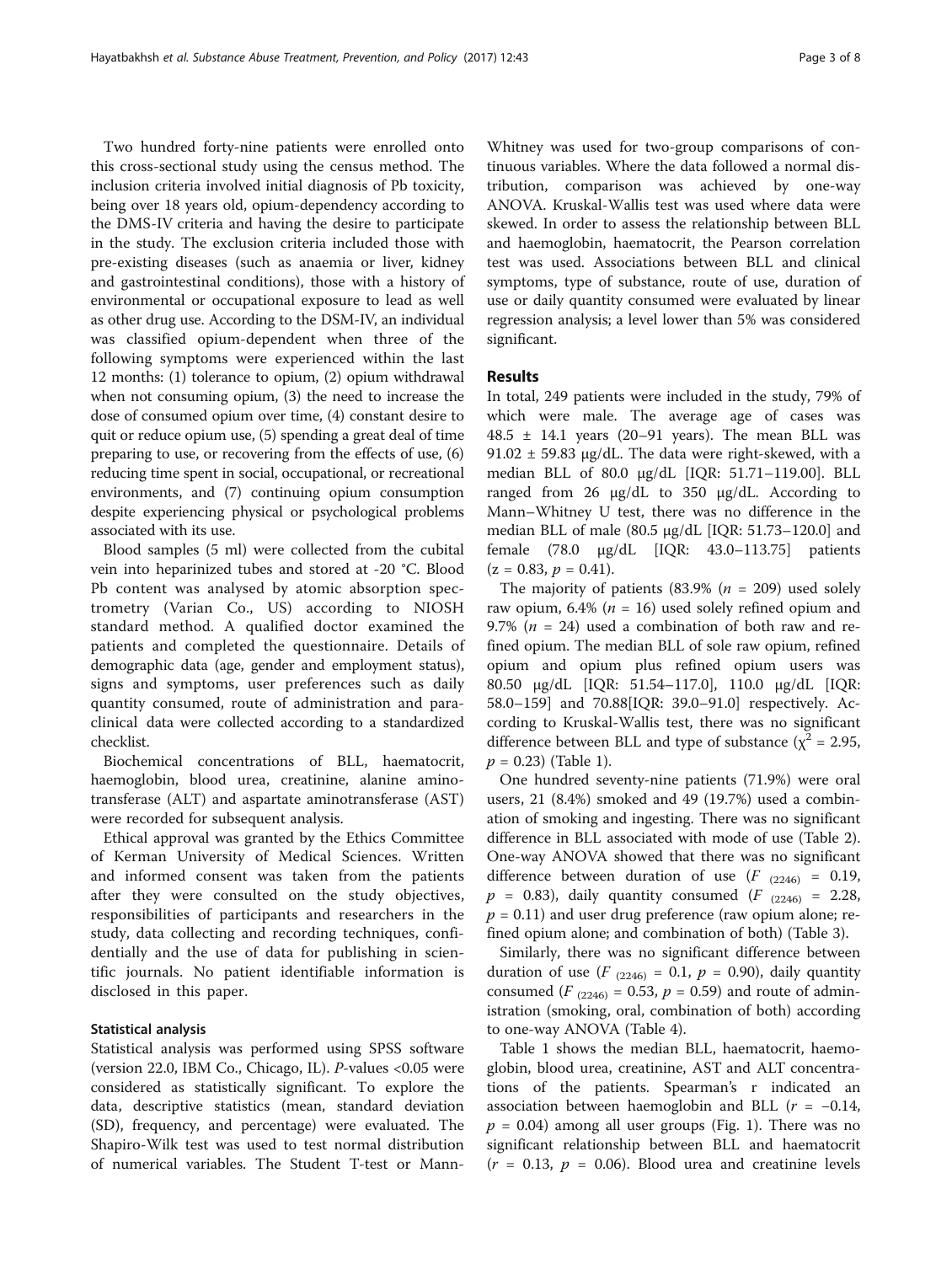| Parameter                       | Type of substance  |                           |                                   |         |            |  |  |
|---------------------------------|--------------------|---------------------------|-----------------------------------|---------|------------|--|--|
|                                 | Opium<br>$n = 209$ | Refined opium<br>$n = 16$ | Opium + refined opium<br>$n = 24$ | $F/X^2$ | $p$ -value |  |  |
| $BLLa$ (µg/dL)                  | 80.5 [51.5-117.0]  | 110.0 [58.0-159.0]        | 70.9 [39.0-91.0]                  | 2.95    | 0.23       |  |  |
| Haematocrit <sup>b</sup> (%)    | $33.5 \pm 6.9$     | $33.7 \pm 3.7$            | $34.4 \pm 7.2$                    | 0.15    | 0.85       |  |  |
| Haemoglobin <sup>b</sup> (g/dL) | $10.5 + 2.3$       | $11.2 \pm 2.1$            | $10.6 + 2.6$                      | 0.83    | 0.43       |  |  |
| Blood Urea <sup>b</sup> (mg/dL) | $28.8 \pm 13.2$    | $26.1 \pm 12.7$           | $33.6 \pm 21.7$                   | 1.19    | 0.72       |  |  |
| Creatinine <sup>b</sup> (mg/dL) | $1.1 \pm 0.9$      | $0.9 + 0.2$               | $1.0 + 0.1$                       | 0.10    | 0.91       |  |  |
| AST <sup>a</sup> (U/L)          | 46.0 [29.0-68.0]   | 27.0 [26.0-46.0]          | 41.5 [31.2-72.7]                  | 2.86    | 0.23       |  |  |
| $ALT^a(U/L)$                    | 36.0 [20.0-60.0]   | 21.0 [14.0-33.0]          | 30.0 [19.0-45.0]                  | 2.87    | 0.24       |  |  |

<span id="page-3-0"></span>**Table 1** Biochemical analysis of all users of raw opium, refined opium and combination users

Blood lead level (BLL) median concentration [IQR]; hematocrit; hemoglobin; blood urea; creatinine; aspartate transaminase (AST) and alanine transaminase (ALT) mean concentrations (+SD) amongst the different user groups (raw opium; refined opium; and combination users)

Degrees of freedom for hematocrit, hemoglobin, blood urea, creatinine (df<sub>b</sub> = 2, df<sub>w</sub> = 246)

Degrees of freedom for BLL, AST, ALT ( $df = 2$ ) a compared using Kruskal Wallis test

**b** compared using one way ANOVA

were unremarkable among all groups. Compared to reference levels, 25% of the patients had elevated levels of ALT in the groups that used raw opium or raw opium plus refined opium. ALT was not elevated amongst the patients using solely refined opium. 42.4% of the patients had increased levels of AST in the groups that used raw opium or raw opium plus refined opium. There were no cases with elevated AST in the group using solely refined opium. There was a marked difference in AST in the male and female patients with 37% of the male patients exhibiting elevated AST compared to just 7.4% for female patients.

The six-month prevalence of signs and symptoms were as follows:

Gastrointestinal complains including abdominal pain (86.9%), constipation (75.8%), anorexia (71.5%) and nausea (54.7%) were the most common signs and symptoms. Other signs and symptoms included weakness (47.4%), arthralgia (38.1%), myalgia (33.2%), insomnia (32.8%) and peripheral neuropathy (3.7%).

BLL concentrations were right-skewed and were natural log-transformed for linear regression analysis. Geometric mean and ratio of geometric mean estimates were backtransformed. Our data indicated the linear regression model was statistically significant ( $F = 1.98$ ,  $p = 0.04$ ). Linear regression analyses for log of BLL were not significantly associated with type of substance  $(B = 0.36,$  $t = 1.67$ ,  $p = 0.09$ ; route of use (B = 0.23,  $t = 1.44$ ,

| Type of substance              | Route of use                      | Blood lead level $a$ ( $\mu$ g/dL) |                |         |       |            |
|--------------------------------|-----------------------------------|------------------------------------|----------------|---------|-------|------------|
|                                |                                   | Median [IQR]                       | <b>Minimum</b> | Maximum | $X^2$ | $p$ -value |
| Opium (taryak)                 | Smoking ( $n = 12$ )              | 80.0 [45.7-110.0]                  | 36.0           | 126.0   | 0.17  | 0.92       |
|                                | Oral route ( $n = 154$ )          | 80.0 [51.7-120.0]                  | 26             | 350     |       |            |
|                                | Smoking + oral route ( $n = 43$ ) | 85.0 [51.0-116.0]                  | 30             | 235     |       |            |
| Refined opium (shireh)         | Smoking $(n = 5)$                 | 96.5 [19.7-143.2]                  | 70             | 150     | 2.37  | 0.31       |
|                                | Oral route $(n = 10)$             | 140.0 [66.5-170.5]                 | 58             | 250     |       |            |
|                                | Smoking + oral route $(n = 1)$    | 55.7 [55.7-55.7]                   | 55.7           | 55.7    |       |            |
| Opium (Taryak) + refined opium | Smoking $(n = 4)$                 | 48.3 [39.0-56.4]                   | 39             | 58      | 2.51  | 0.28       |
|                                | Oral route ( $n = 16$ )           | 72.1 [38.2-88.7]                   | 27             | 200     |       |            |
|                                | Smoking + oral route $(n = 4)$    | 90.0 [54.8-156.5]                  | 52             | 205     |       |            |
| Total                          | Smoking ( $n = 21$ )              | 70 [39.8-110.0]                    | 36             | 150     |       |            |
|                                | Oral route ( $n = 180$ )          | 80.0 [51.2-120.7]                  | 26             | 350     |       |            |
|                                | Smoking + oral route ( $n = 48$ ) | 85.0 [52.4-113.0]                  | 30             | 235     |       |            |

Table 2 Median BLL across the users groups

Median blood lead level (BLL) differences between routes of administration (smoking, oral and combination users) across the user groups (raw opium; refined opium; and combination users)

<sup>a</sup> compared using Kruskal Wallis test

Degrees of freedom for BLL (df =  $2$ )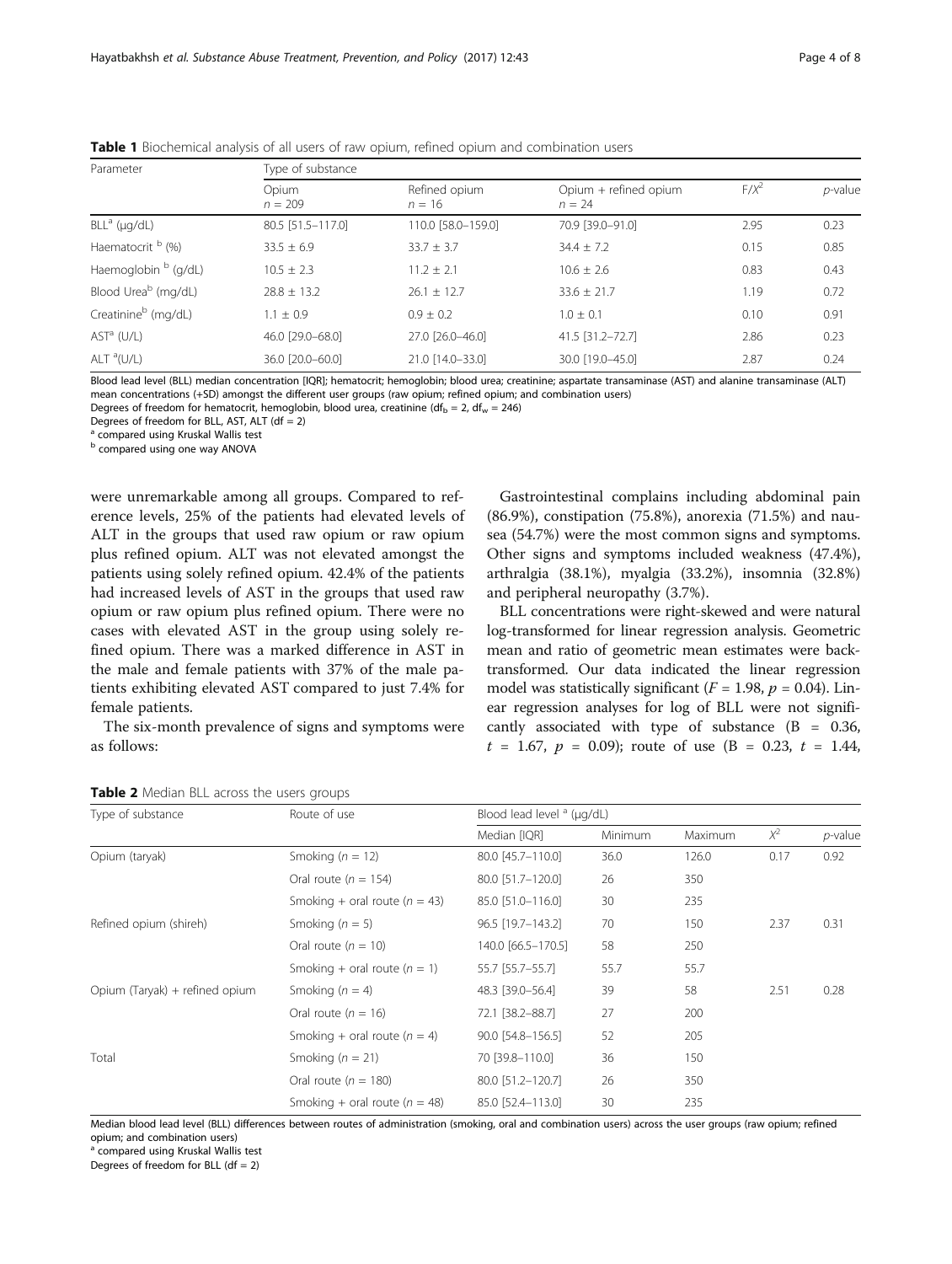| Type of substance                  | Duration of<br>use <sup>a</sup> (years)<br>$Mean + SD$ | Daily quantity of<br>consumption <sup>a</sup> (g/day)<br>Mean $\pm$ SD |
|------------------------------------|--------------------------------------------------------|------------------------------------------------------------------------|
| Opium $(n = 209)$                  | $15.25 + 9.96$                                         | $0.87 + 0.54$                                                          |
| Refined opium ( $n = 16$ )         | $16.84 + 10.56$                                        | $0.87 + 0.75$                                                          |
| Opium + refined opium ( $n = 24$ ) | $14.81 \pm 8.27$                                       | $1.22 + 1.13$                                                          |
| Test results                       | $F = 0.19$ , $p = 0.83$ $F = 2.28$ , $p = 0.11$        |                                                                        |

<span id="page-4-0"></span>Table 3 Duration of use and daily quantity of consumption against the type of substance

Mean (+SD) years of consumption and the quantity consumed in grams per day (g/day) across the user groups raw opium, refined opium and combination users

Degrees of freedom for time consuming and quantity consumed

 $(df<sub>b</sub> = 2, df<sub>w</sub> = 246)$ <sup>a</sup> compared using one way ANOVA test

 $p = 0.15$ ; duration of use (B = 0.009, t = 0.63, p = 0.53) and daily quantity consumed ( $B = 0.08$ ,  $t = 0.29$ ,  $p = 0.77$ ). Additionally, linear regression analysis showed log of BLL was significantly associated with abdominal pain  $(B = 0.98, t = 1.89, p = 0.03)$ , myalgia  $(B = 1.16, t = 2.12,$  $p = 0.006$ ) and anorexia (B = 0.58, t = 1.79,  $p = 0.04$ ) (Table 5).

## **Discussion**

Pb poisoning in opioid users may currently be one of the most important forms of non-occupational Pb poisoning in Iran. Opium use is widespread in Iran and the clinical consequences of large plasma concentrations of Pb can severe and debilitating.

Although, in general, drug services for users of opium are extensive in Iran, a robust public health response to the growing problem of Pb contaminated opium appears to be lacking; the relatively small numbers previously affected may not have warranted great resources.

The overall median BLL 80.0 μg/dL [IQR: 51.7–119.0] (mean BLL 91.02  $\pm$  59.83  $\mu$ g/dL) of opium users in the current study was markedly elevated compared to other studies [\[6](#page-6-0), [25,](#page-6-0) [39](#page-7-0)–[41\]](#page-7-0) which implies that the

Table 4 Years of opium consumption and quantity consumed per day against the different routes of administration

| Route of use                                     | Duration of<br>use (years)<br>(mean $\pm$ SD) | Daily quantity of<br>consumption (g/day)<br>(mean $\pm$ SD) |
|--------------------------------------------------|-----------------------------------------------|-------------------------------------------------------------|
| Smoking $(n = 21)$                               | $14.07 \pm 9.18$                              | $1.16 \pm 1.06$                                             |
| Oral route $(n = 179)$                           | $15.13 + 10.04$                               | $0.90 \pm 0.57$                                             |
| Smoking + oral route $(n = 49)$ 15.38 $\pm$ 8.83 |                                               | $0.93 \pm 0.79$                                             |
| Test results                                     |                                               | $F = 0.1$ , $p = 0.90$ $F = 0.53$ , $p = 0.59$              |

The mean (+SD) years of consumption and the quantity consumed in grams per day (g/day) across for the different routes of administration (smoking; oral; and combination users)

Degrees of freedom for time consuming and quantity consumed  $(df_b = 2, df_w = 246)$ 

<sup>a</sup> compared using one way ANOVA test



concentration of lead in opium may be increasing. For example, Khatibi-Moghadam et al., Ghaemi et al. and Salehi et al. reported a mean BLL in opium users of 7.14  $\pm$  1.41 μg/dL (*n* = 40), 8.03  $\pm$  6.03 μg/dL (*n* = 33) and 21.9  $\pm$  13.2 μg/dL (*n* = 22) respectively [\[7](#page-6-0), [23,](#page-6-0) [42](#page-7-0)]. Gastrointestinal symptoms, including abdominal pain, had the highest prevalence rate over the study period. Abdominal discomfort in these patients can be mistaken for many other diseases, and as a consequence may lead to unnecessary gastrointestinal imaging, laboratory tests, time wasting and increased risk of deteriorating condition [[43](#page-7-0)]. For instance, Meybodi et al. and Mokhtarifar et al. presented examples of patients with abdominal pain caused by Pb

Table 5 Univariate linear regression analysis for associations between BLL and clinical symptoms, type of substance, route of use, duration of use or daily quantity of consumption

| Variable                      | B (SE)      | 95% CI        | t    | p-value |
|-------------------------------|-------------|---------------|------|---------|
| Type of substance (opium)     | 0.36(0.22)  | $-0.1, 0.79$  | 1.67 | 0.09    |
| Route of use (oral route)     | 0.23(0.16)  | $-0.1, 0.55$  | 1.44 | 0.15    |
| Duration of use               | 0.009(0.01) | $-0.02, 0.04$ | 0.63 | 0.53    |
| Daily quantity of consumption | 0.08(0.26)  | $-0.44, 0.60$ | 0.29 | 0.77    |
| Abdominal pain (yes)          | 0.98(0.25)  | 0.85, 1.05    | 1.89 | 0.03    |
| Constipation (yes)            | 0.13(0.31)  | $-0.09, 0.68$ | 0.75 | 0.68    |
| Arthralgia (yes)              | 0.05(0.33)  | $-0.05, 0.24$ | 0.23 | 0.88    |
| Myalgia (yes)                 | 1.16(0.34)  | 1.08, 1.38    | 2.12 | 0.006   |
| Anorexia (yes)                | 0.58(0.30)  | 0.34,0.72     | 1.79 | 0.04    |
| Nausea (yes)                  | 0.32(0.33)  | $-0.08, 0.65$ | 0.99 | 0.33    |
| Peripheral neuropathy (yes)   | 0.71(0.69)  | $-0.1, 0.98$  | 1.12 | 0.30    |
| Weakness (yes)                | 0.19(0.33)  | $-0.05, 0.85$ | 0.61 | 0.55    |
| Insomnia (yes)                | 0.21(0.28)  | $-0.04, 0.83$ | 0.77 | 0.44    |

 $F = 1.98$ , df<sub>b</sub> = 13, df<sub>w</sub> = 236, p-value = 0.04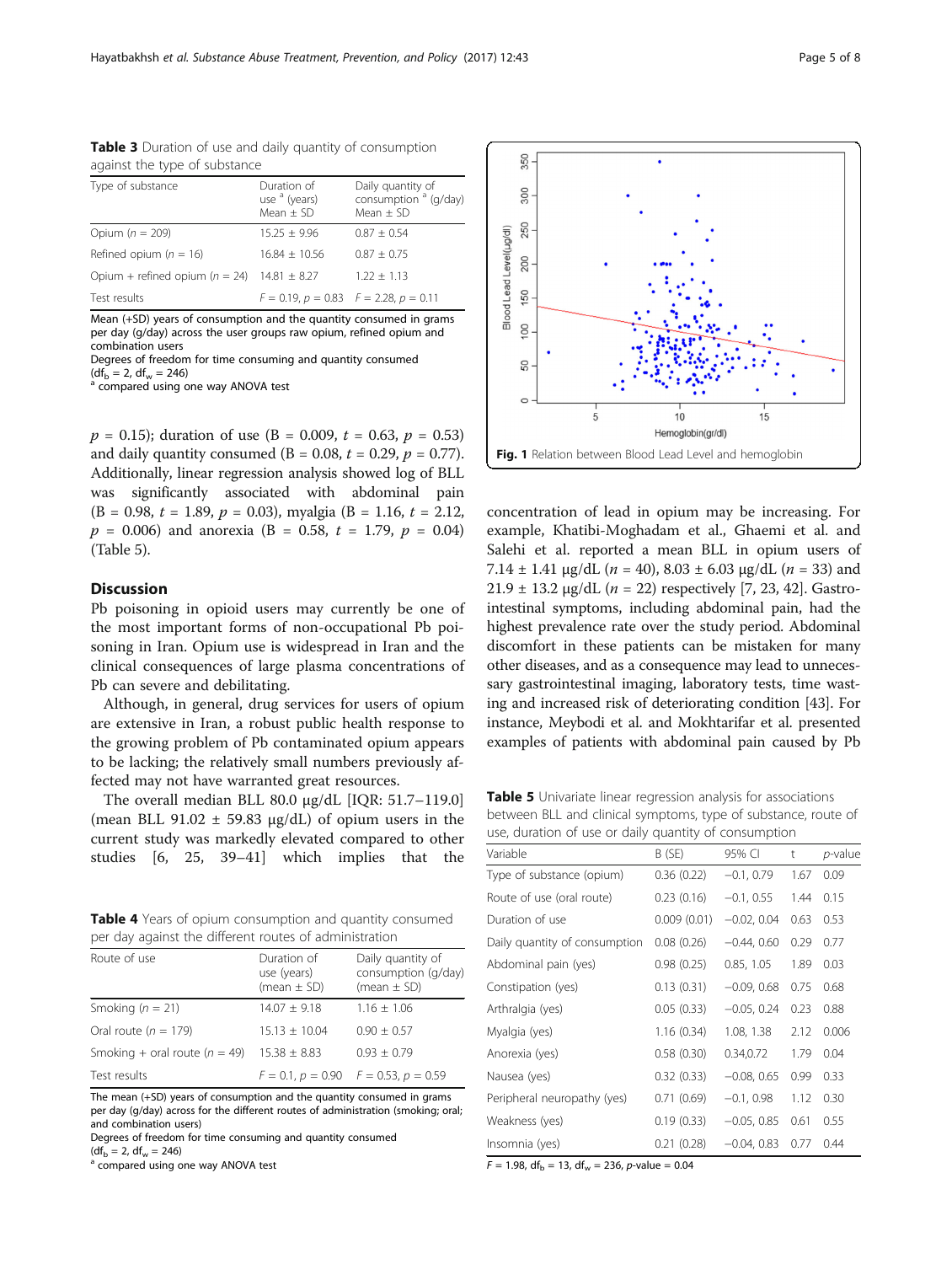poisoning which were mistakenly diagnosed as kidney stones, cholecystitis, acute abdomen or generalized ileus [[28](#page-6-0), [44\]](#page-7-0). As a result, it was suggested that an analysis of blood Pb should be included while evaluating patients who use opium and have unexplained abdominal pain [\[6\]](#page-6-0).

The present study indicated a weak relationship between BLL and haemoglobin, Domeneh et al. and Beghé et al. also reported a similar weak relationship, however, in these two studies, age was reported as a predictor of anaemia. Poor nutrition and lack of adequate self-care can also accompany advanced drug use and may contribute to anaemia particularly in older drug users [[29,](#page-6-0) [45](#page-7-0)]. In our study, the majority of participants were in their middle age.

Biomarkers for liver injury were compared across groups and to reference levels. There were elevated plasma levels of ALT and AST in 36% and 42.4% of cases respectively, though interestingly, not in those using the refined opium (Table [1](#page-3-0)). The reason for this is unclear as no other associations, including BLL and liver disease, could be established. Is it feasible that other metals and contaminants were present in greater concentrations in the raw opium but due to scope and design of the study these factors were not investigated. It would be valuable to include analysis of other known opium contaminants in future study designs. There were also stark differences in levels of AST in males and females; females had far less incidence of elevated AST. This also appears to be unrelated to BLL as there were no differences in BLL between the males and females. There were no appreciable differences in renal biomarkers.

Most individuals in this study were oral consumers of opium, similar results have been reported in other studies [\[46](#page-7-0), [47\]](#page-7-0). It was expected that smokers of opium would have increased BLLs in comparison to those that orally consumed, however, there was no significant difference among these groups. Complete volatilization of Pb is dependent on the temperature exerted upon it; it is possible that the temperature generated in the smoking of opium does not fully liberate Pb vapour or a portion of the vapours escape without being inhaled resulting in decreased absorption via inhalation. Absorption following ingestion of opium may be affected by nutritional status, pH and transit through the digestive tract. Opioids decrease gastrointestinal motility; thus, constipation may result in greater absorption of Pb into the bloodstream through prolonged intestinal exposure. Future studies could include a comparison of the level of constipation against BLL. It would also be of interest to trace a possible "cocktail effect", i.e. to explore the possible combined toxic actions of other narcotics and Pb and/or other heavy metals, that may lead to lower critical levels for Pb exposure in drug users compared to healthy population.

The frequency of raw opium users ( $n = 209$ ) was significantly greater than refined opium users  $(n = 16)$ , which may simply be due to differences in the popularity of raw opium over refined opium, potentially due to cost or drug effect. It could be speculated that a reduction in opium Pb content due to the refinement process decreases the incidence of Pb poisoning in users of refined opium. However, in our groups, the BLL was not significantly different between refined opium and raw opium users. Further, the refinement process, which involves boiling raw opium pulp, is unlikely to significantly remove heavy metals.

The difference in group sizes places limitations on the interpretation of our findings. It would be of interest to conduct a study with comparable group sizes, ideally incorporating controls consisting of participants who use opium without Pb poisoning and participants not using opium but with Pb poisoning. Another limitation of this study was that no analysis of opium Pb content was conducted because of difficulties in obtaining opium samples from the patients; this should be considered for future studies. Although not confirmed by opium analysis, patients' drug use, diet, patient history, lifestyle, occupation, and the presence of pica (the consumption of non-nutritive substances) were examined and no associations were found. During the study, there were no cases of lead poisoning admitted to the hospital in populations not using opium; it is therefore reasonable to assume that the source of lead poisoning in the study group was the opium.

#### Conclusion

Based on the findings of our study it is apparent that there has been an increase in the frequency of acute Pb poisoning amongst opium users in the Kerman province. The reason for this spike in numbers remains unclear and warrants investigation. Raised awareness of this Pb source is recommended. Pb poisoning should be considered among the primary differential diagnoses of opium users with gastrointestinal symptoms to assist in early diagnosis and prevent further complications.

#### Abbreviations

ALT: Alanine aminotransferase; AST: Aspartate aminotransferase; BLL: Blood lead level; IQR: Inter quartile range; Pb: Lead

#### Acknowledgements

The research design for this study was approved by the Research and Ethics Committee of Kerman University of Medical Sciences. Therefore, financial support from the Research Council is greatly appreciated. Also we sincerely express our gratitude to all participating patients in Afzalipour Hospital of Kerman, Iran.

#### Funding

This study was supported by Kerman University of Medical Sciences.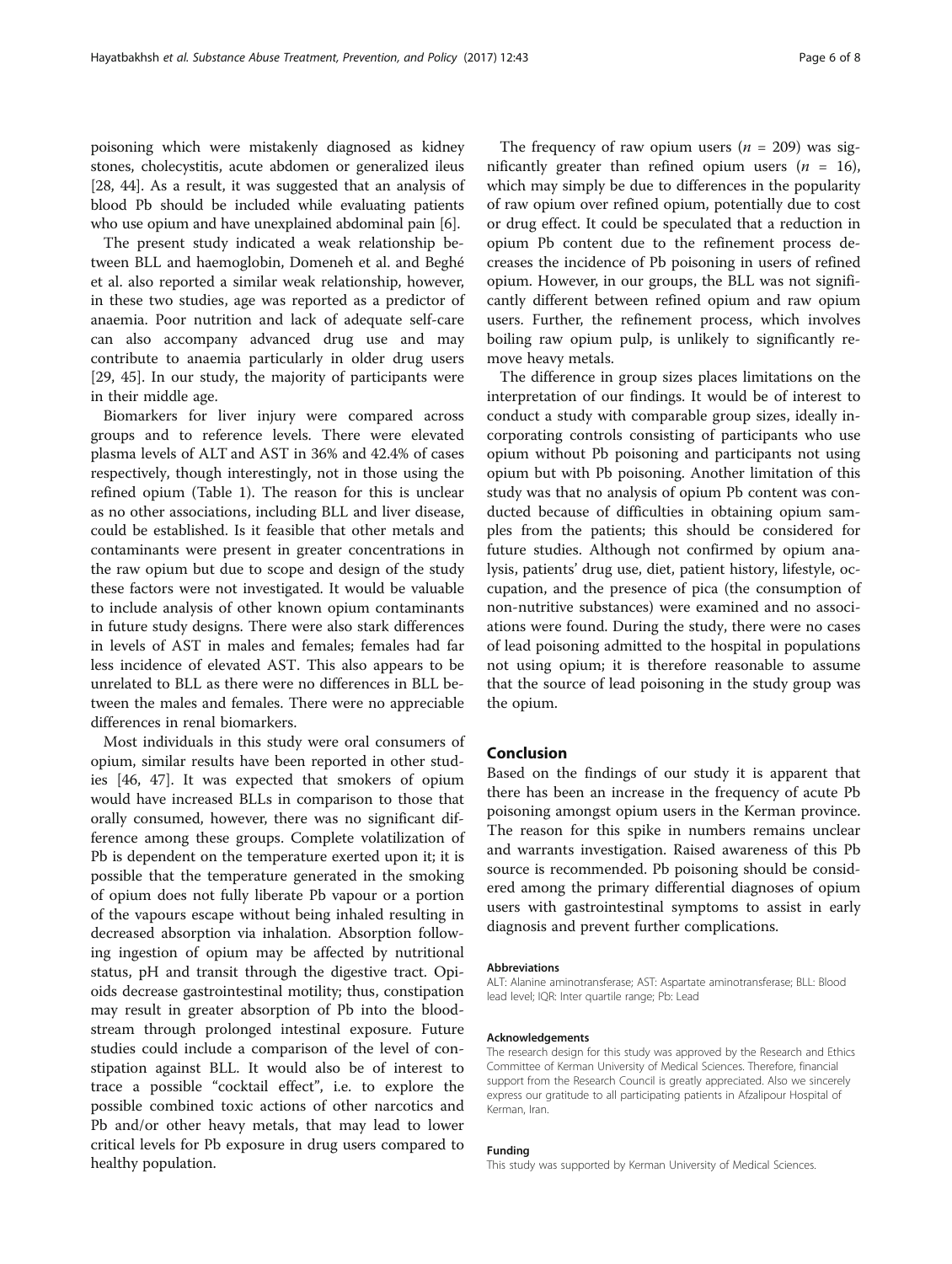#### <span id="page-6-0"></span>Availability of data and materials

The datasets used and/or analysed during the current study are available from the corresponding author on reasonable request. All authors had full access to all data in the study and take responsibility for the integrity of the data and the accuracy of the data analyses.

#### Authors' contributions

MH, ZO, EC, MJ, SM, BH, JA, OM were responsible for the design and preparation of the manuscript. SS, conducted the data collection. ARA designed the study's analytic strategy and helped to the interpretation of the data. SN made substantial contributions in drafting the manuscript and revising it critically for important intellectual content. All authors have read and approved the final version of manuscript.

#### Ethics approval and consent to participate

This study was approved by the Research and ethics committee of Kerman University of Medical Sciencesand relevant descriptions were provided with respect to the aims of the research. Informed consent was obtained and data were collected through a standardized checklist.

#### Consent for publication

None.

#### Competing interests

The authors declare that they have no competing interests.

#### Publisher's Note

Springer Nature remains neutral with regard to jurisdictional claims in published maps and institutional affiliations.

#### Author details

<sup>1</sup>Department of Gastroenterology, Afzalipour Hospital, Kerman University of Medical Sciences, Kerman, Iran. <sup>2</sup>Gastroenterology and Hepatology Research Center, Kerman University of Medical Sciences, Kerman, Iran. <sup>3</sup>Institute of Basic and Clinical Physiology Sciences, Kerman University of Medical Sciences, Kerman, Iran. <sup>4</sup>Department of Pharmacology and Toxicology, Faculty of Pharmacy, Kerman University of Medical Sciences, Kerman, Iran. 5 Department of Clinical Toxicology, Afzalipour Hospital, Kerman University of Medical Sciences, Kerman, Iran. <sup>6</sup>Endocrinology and Metabolism Research Center, Kerman University of Medical Sciences, Kerman, Iran. <sup>7</sup>Public Health England, London, UK. <sup>8</sup>Cardiovascular Diseases Research Center, Birjand University of Medical Sciences, Birjand, Iran. <sup>9</sup>Medical Toxicology and Drug Abuse Research Center (MTDRC), Birjand University of Medical Sciences, Moallem Avenue, Birjand 9713643138, Iran. <sup>10</sup>Inland Norway University of Applied Sciences, Elverum, and Research Department, Innlandet Hospital, Brumunddal, Norway.

#### Received: 23 May 2017 Accepted: 26 September 2017 Published online: 05 October 2017

#### References

- Dadpour B, Mehrpour O, Etemad L, Moshiri M. Lead poisoning-induced hypertensive crisis managed by prazosin: a case report. Iran Red Crescent Med J. 2013;15(6):526.
- 2. Mehrpour O, Karrari P, Abdollahi M. Chronic lead poisoning in Iran; a silent disease. Daru. 2012;20(1):8.
- 3. Rossi E. Low level environmental lead exposure–a continuing challenge. The. Clin Biochem Rev. 2008;29(2):63–70.
- 4. Tong S, Von Schirnding YE, Prapamontol T. Environmental lead exposure: a public health problem with global dimensions. Servir (Lisbon, Portugal). 2000;49(1):35–43.
- 5. Jalili M, Azizkhani R. Lead toxicity resulting from chronic ingestion of opium. Western Journal of Emergency Medicine. 2009;10(4):244.
- 6. Masoodi M, Zali MR, Ehsani-Ardakani M-J, Mohammad-Alizadeh A-H, Aiassofi K, Aghazadeh R, et al. Abdominal pain due to lead-contaminated opium: a new source of inorganic lead poisoning in Iran. Arch Iran Med. 2006;9(1):72–5.
- 7. Salehi H, Sayadi AR, Tashakori M, Yazdandoost R, Soltanpoor N, Sadeghi H, et al. Comparison of serum lead level in oral opium addicts with healthy control group. Arch Iran Med. 2009;12(6):555–8.
- 8. Farzaneh E, Habibzadeh A, Mehrpour O. Lead Toxicity among Oral Opium Addicts with Abdominal Pain: A Case Series of 17 Cases. Indian J Forensic Med Toxicol. 2017;11(2):22–5.
- 9. Abbasi MMH, Ansari M, Shahesmaeili A, Qaraie A. Lead serum levels in opium-dependent individuals. Addiction & health. 2009;1(2):106.
- 10. Karrari P, Mehrpour O, Abdollahi M. A systematic review on status of lead pollution and toxicity in Iran; Guidance for preventive measures. Daru. 2012;20(1):2.
- 11. Velez LI, O'Connell EJ. Heavy metals. Rosen's Emergency Medicine: Concepts and Clinical Practice. 8th ed. Philadelphia, PA: Elsevier Mosby; 2013.
- 12. Algora M, Martin-Castillo A, Zabala P, Fernandez MN. Lead poisoning due to drug addiction: a new source of poisoning with clinical interest and important epidemiological consequences. Anales de medicina interna (Madrid, Spain : 1984). 1989;6(9):483–5.
- 13. Soltaninejad K, Flückiger A, Shadnia S. Opium addiction and lead poisoning. Journal of Substance Use. 2011;16(3):208–12.
- 14. Baghurst PA, McMichael AJ, Wigg NR, Vimpani GV, Robertson EF, Roberts RJ, et al. Environmental exposure to lead and children's intelligence at the age of seven years. The Port Pirie Cohort Study. N Engl J Med. 1992;327(18):1279–84.
- 15. Mathee A, Naicker N, Teare J. Retrospective Investigation of a Lead Poisoning Outbreak from the Consumption of an Ayurvedic Medicine: Durban, South Africa. Int J Environ Res Public Health. 2015;12(7):7804–13.
- 16. Conlon E, Ferguson K, Dack S, Cathcart S, Azizi A, Keating A. Unusual cases of lead poisoning in the UK. Chemical Hazards and Poisons Report. 2016;26:73–8.
- 17. Lin CG, Schaider LA, Brabander DJ, Woolf AD. Pediatric lead exposure from imported Indian spices and cultural powders. Pediatrics. 2010;125(4):e828–35.
- 18. Busse F, Omidi L, Leichtle A, Windgassen M, Kluge E, Stumvoll M. Lead poisoning due to adulterated marijuana. N Engl J Med. 2008;358(15):1641–2.
- 19. Allcott JV, Barnhart RA, Mooney LA. Acute lead poisoning in two users of illicit methamphetamine. JAMA. 1987;258(4):510–1.
- 20. Chia B, Leng CK, Hsii FP, Yap M, Lee Y. Lead poisoning from contaminated opium. Br Med J. 1973;1(5849):354.
- 21. Jalili M, Azizkhani R. Lead toxicity resulting from chronic ingestion of opium. West J Emerg Med. 2009;10(4):244–6. 20046241
- 22. Domeneh BH, Tavakoli N, Jafari N. Blood lead level in opium dependents and its association with anemia: A cross-sectional study from the capital of Iran. J Res Med Sci. 2014;19(10):939. 25538776
- 23. Ghaemi K, Ghoreishi A, Rabiee N, Alinejad S, Farzaneh E, Zadeh AA, et al. Blood Lead Levels in Asymptomatic Opium Addict Patients; a Case Control Study. Emergency. 2017;5(1):69.
- 24. Hewer T, Rose E, Ghadirian P, Castegnaro M, Malaveille C, Bartsch H, et al. Ingested mutagens from opium and tobacco pyrolysis products and cancer of the oesophagus. Lancet (London, England). 1978;2(8088):494–6.
- 25. Aghaee-Afshar M, Khazaeli P, Behnam B, Rezazadehkermani M, Ashraf-Ganjooei N. Presence of lead in opium. Arch Iran Med. 2008;11(5):553–4.
- 26. Alinejad S, Aaseth J, Abdollahi M, Hassanian-Moghaddam H, Mehrpour O. Clinical Aspects of Opium Adulterated with Lead in Iran: A Review. Basic Clin Pharmacol Toxicol. 2017 Aug 12. doi[:10.1111/bcpt.12855](http://dx.doi.org/10.1111/bcpt.12855). [Epub ahead of print].
- 27. Khoshgoftar M. Lead Paisoning Associated with Drug use. Diagnosis and Treatment. 2016;3(12–13):55–7.
- 28. Meybodi FA, Eslick GD, Sasani S, Abdolhoseyni M, Sazegar S, Ebrahimi F. Oral opium: an unusual cause of lead poisoning. Singap Med J. 2012;53(6):395–7.
- 29. Domeneh BH, Tavakoli N, Jafari N. Blood lead level in opium dependents and its association with anemia: A cross-sectional study from the capital of Iran. Journal of research in medical sciences: the official journal of Isfahan University of Medical. Sciences. 2014;19(10):939.
- 30. Karrari P, Mehrpour O, Balali-Mood M. Iranian Crystal: A misunderstanding of the crystal-meth. J Res Med Sci. 2012;17(2):203–4.
- 31. Karrari P, Mehrpour O, Afshari R, Keyler D. Pattern of illicit drug use in patients referred to addiction treatment centres in Birjand, Eastern Iran. J Pak Med Assoc. 2013;63(6):711–6.
- 32. Tlustos P, Balik J, Pavlikova D, Szakova J. The uptake of cadmium, zinc, arsenic and lead by chosen crops. In: Rostlinna Vyroba-UZPI (Czech Republic); 1997.
- 33. Mehrpour O, Sheikhazadi A, Barzegar A, Husein A, Malic C, Sheikhazadi E, et al. Comparison of Quantitative and Qualitative Dermatoglyphic Characteristics of Opium Addicts with Healthy Individuals. Addiction & health. 2016;8(2):76.